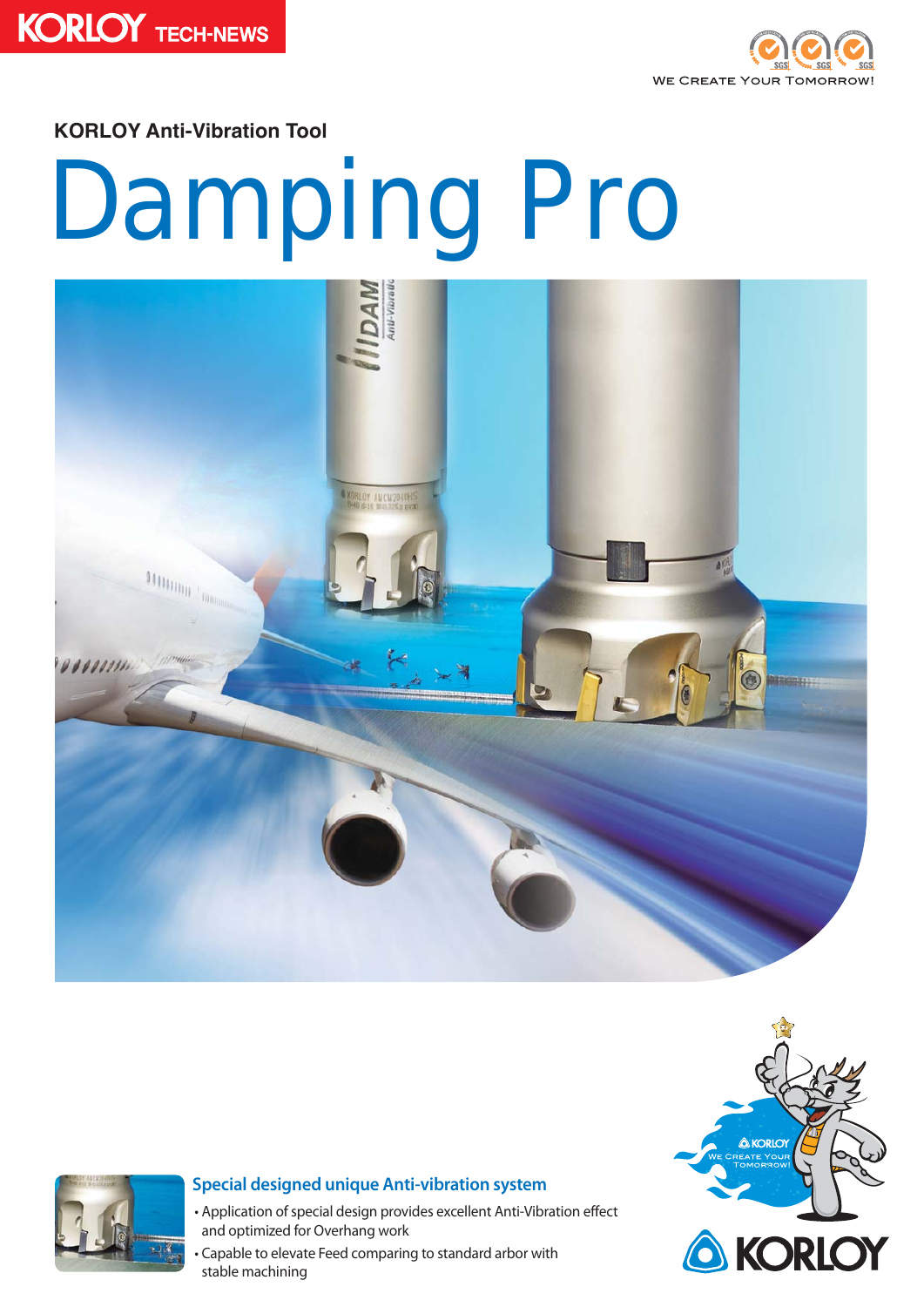# **Damping Pro**

# **KORLOY Anti-Vibration Tool KORLOY Damping Pro**

- The application of a special design provides an excellent Anti-Vibration effect and is optimized for Overhang work
- Capable to elevate Feed comparing to standard arbor with stable machining
- Longer tool life and noise decrease
- Provides a solution for Mold, Deep Cavity machining, and Heavy-duty work

### **Features**



- Anti-Vibration : Exclusively designed Anti-Vibration structure
- Material : Special alloy steel
- Anti-Vibration body: Application of High density damper
- $\cdot$  Overhang: Capable for 2D  $\sim$  5D
- Coolant : Inner coolant is capable

· Size : Various types and sizes are applicable







**BT Type** 

**HSK Type** 

SK Type

# **Comparison of Vibration damping time**

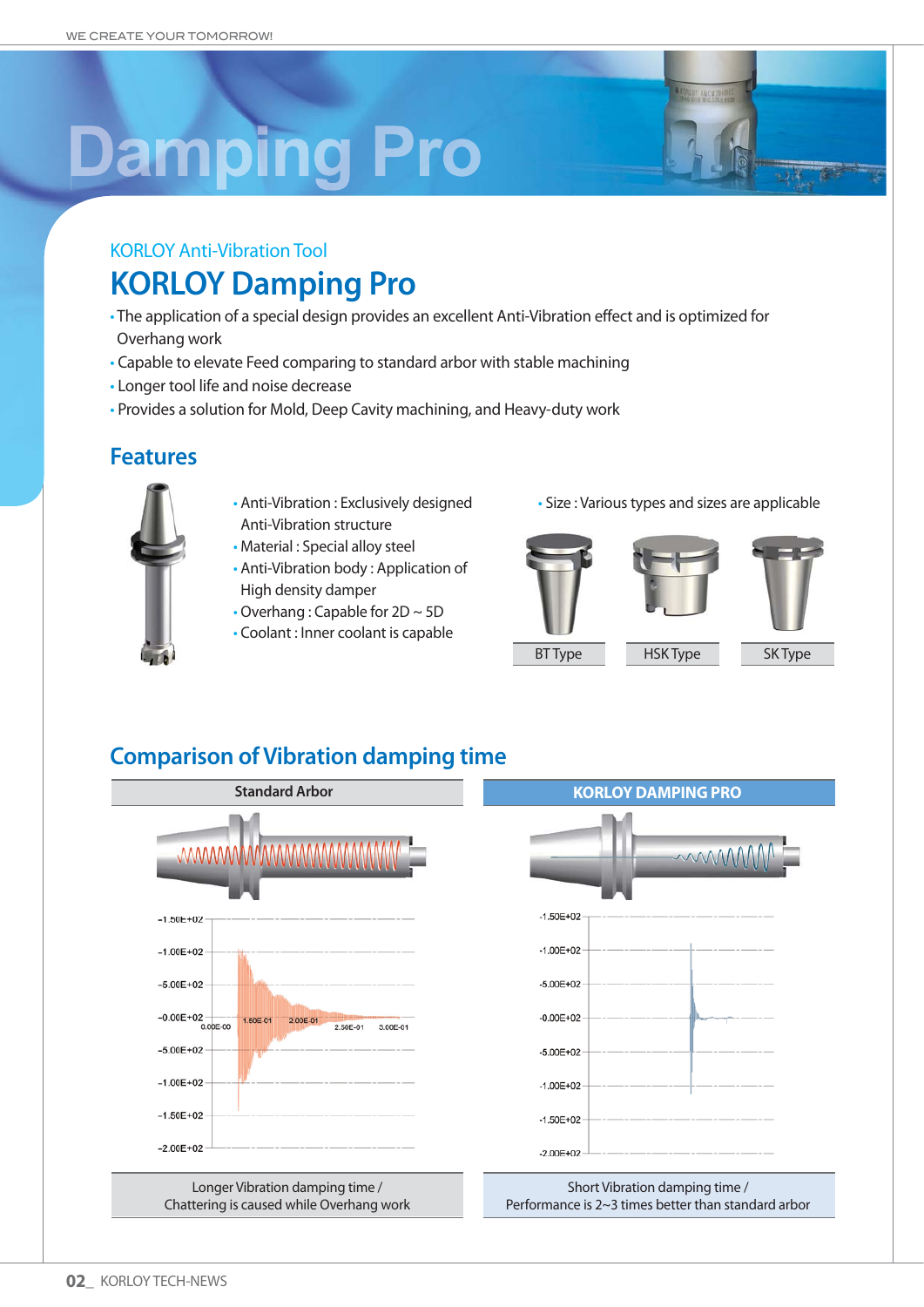# 

# **Big size Crankshaft machining example**

General arbor: ap=2mm

KORLOY DAMPING PRO: ap=4mm available 2 times better productivity



#### **tGeneral arbor**

Cutting condition:  $vc = 100$  m/min  $fz = 1.15$  mm/t  $ap = 2mm$ 

#### **tKORLOY Damping Pro**

Cutting condition:  $vc=100$  m/min  $fz=1.15$  mm/t

# **Side milling cutter machining example**

Faulty occurrence on size and surface roughness by the vibration, when use the general arbor Using KORLOY DAMPING PRO, good size and surface roughness



#### **tGeneral arbor**

Cutting condition:  $vc = 50 m/min$  $fz = 1.0$  mm/t  $ae = 20mm$ 

#### **tKORLOY Damping Pro**

Cutting condition:  $vc=100$  m/min  $fz=1.0$  mm/t  $ae = 20$ mm

# **Application Example**

**tMold machining** Better productivity than general arbor





**tDeep-hole Boring machining**  Better surface roughness and machinability than General arbor





**tSide milling cutter machining**  Excellent performance in the deep grooving



**tFacing for long depth** Better productivity and surface roughness than General arbor